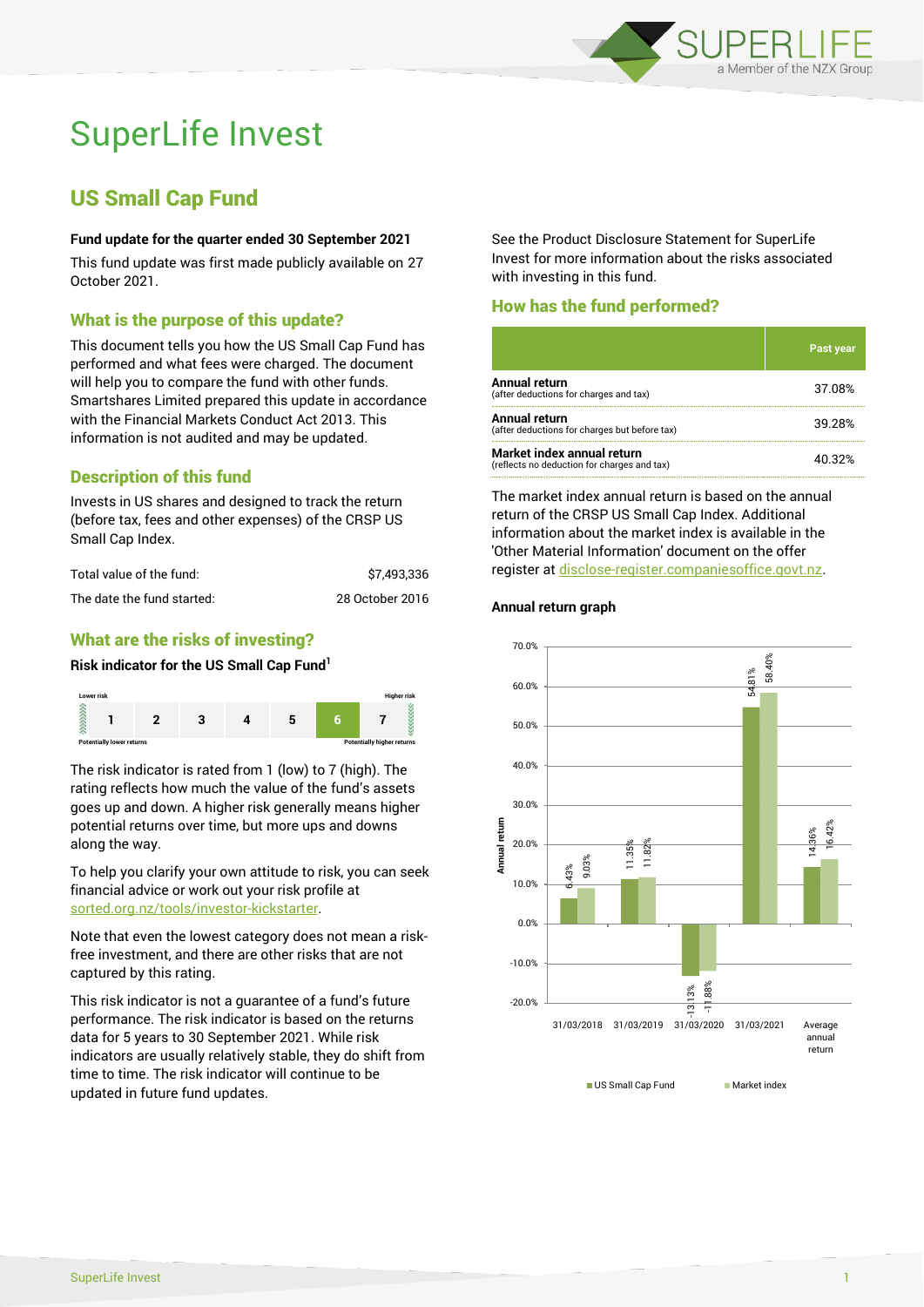

This shows the return after fund charges and tax for each year ending 31 March since the fund started. The last bar shows the average annual return since the fund started, up to 30 September 2021.

**Important:** This does not tell you how the fund will perform in the future.

Returns in this update are after tax at the highest prescribed investor rate (PIR) of tax for an individual New Zealand resident. Your tax may be lower.

# What fees are investors charged?

Investors in the US Small Cap Fund are charged fund charges. In the year to 31 March 2021 these were:

|                                                       | % per annum of fund's<br>net asset value |  |
|-------------------------------------------------------|------------------------------------------|--|
| <b>Total fund charges</b>                             | 0.47%                                    |  |
| Which are made up of:                                 |                                          |  |
| <b>Total management and administration</b><br>charges | 0.47%                                    |  |
| Including:                                            |                                          |  |
| Manager's basic fee                                   | 0.46%                                    |  |
| Other management and<br>administration charges        | 0.01%                                    |  |
| Other charges                                         | Dollar amount per investor               |  |
| <b>Administration fee</b>                             | з<br>\$12 per annum                      |  |

Investors may also be charged individual action fees for specific actions or decisions (for example, if an investor has a financial adviser and has agreed to pay a fee to the adviser for providing financial advice). See the Product Disclosure Statement for SuperLife Invest for more information about those fees.

The fees set out above include GST where applicable.

Small differences in fees and charges can have a big impact on your investment over the long term.

# Example of how this applies to an investor

Jess had \$10,000 in the fund at the start of the year and did not make any further contributions. At the end of the year, Jess received a return after fund charges were deducted of \$3,708 (that is 37.08% of her initial \$10,000). Jess paid other charges of \$12. This gives Jess a total return after tax of \$3,696 for the year.

#### What does the fund invest in?

#### **Actual investment mix**

This shows the types of assets that the fund invests in.



#### **Target investment mix**

This shows the mix of assets that the fund generally intends to invest in.

| <b>Asset Category</b>        | <b>Target asset mix</b> |
|------------------------------|-------------------------|
| Cash and cash equivalents    |                         |
| New Zealand fixed interest   |                         |
| International fixed interest |                         |
| Australasian equities        |                         |
| International equities       | 100.00%                 |
| Listed property              |                         |
| Unlisted property            |                         |
| Commodities                  |                         |
| Other                        |                         |